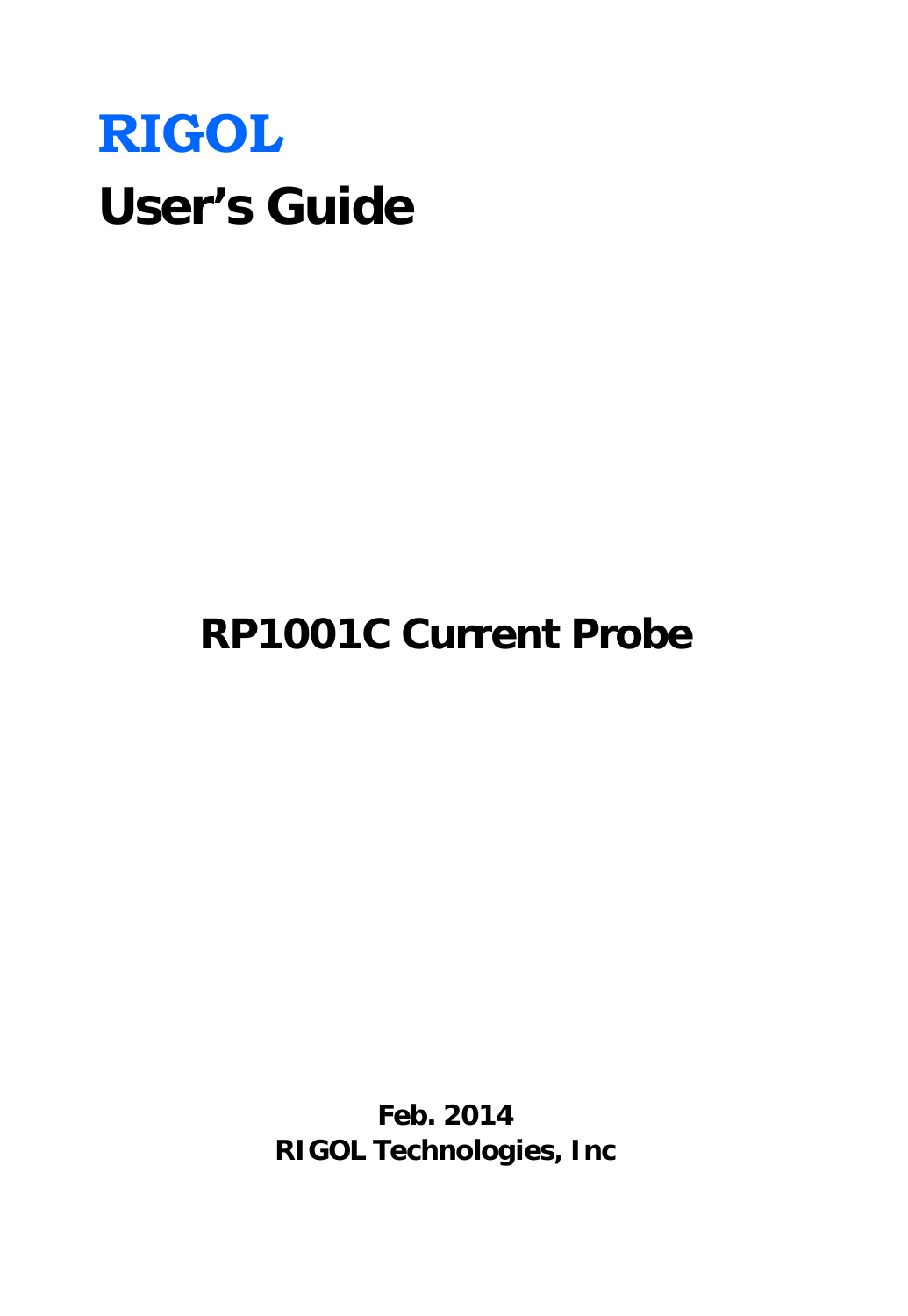# <span id="page-1-0"></span>**Guaranty and Declaration**

### **Copyright**

© 2012 RIGOL Technologies, Inc. All Rights Reserved.

### **Trademark Information**

**RIGOL** is a registered trademark of RIGOL Technologies, Inc.

### **Publication Number**

UGE16105-1110

### **Notices**

- **RIGOL** products are protected by patent law in and outside of P.R.C.
- **RIGOL** reserves the right to modify or change parts of or all the specifications and pricing policies at company's sole decision.
- Information in this publication replaces all previously corresponding material.
- **RIGOL** shall not be liable for losses caused by either incidental or consequential in connection with the furnishing, use or performance of this manual as well as any information contained.
- Any part of this document is forbidden to be copied or photocopied or rearranged without prior written approval of **RIGOL**.

### **Product Certification**

**RIGOL** guarantees this product conforms to the national and industrial standards in China as well as the ISO9001:2008 standard and the ISO14001:2004 standard. Other international standard conformance certification is in progress.

### **Contact Us**

If you have any problem or requirement when using our products or this manual, please contact **RIGOL**.

E-mail: service@rigol.com

Websites: www.rigol.com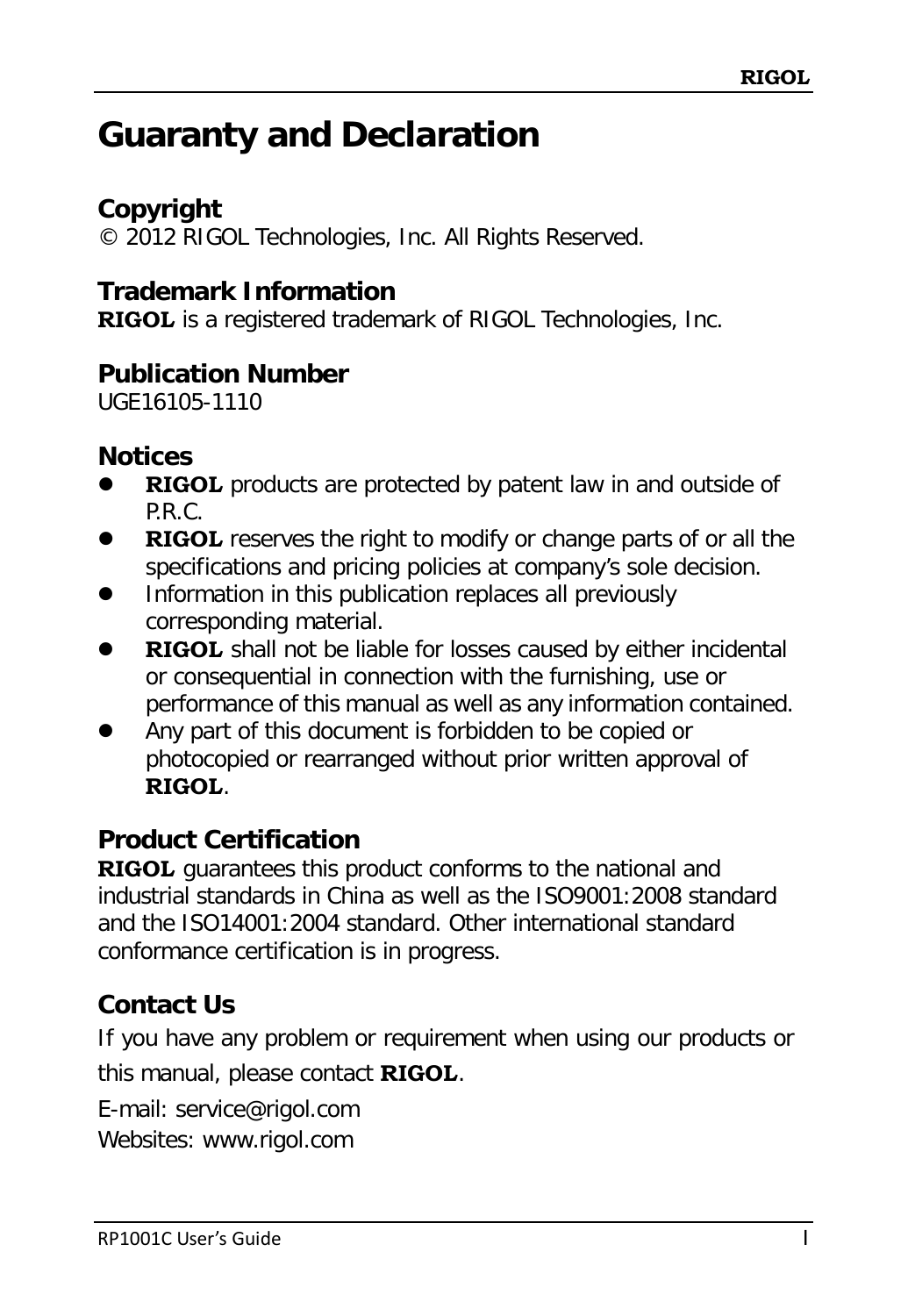# <span id="page-2-0"></span>**General Safety Summary**

Please review the following safety precautions carefully before putting the instrument into operation so as to avoid any personal injuries or damages to the instrument and any product connected to it. To prevent potential hazards, please use the instrument only specified by this manual.

### **Ground The Instrument.**

The instrument is grounded through the Protective Earth lead of the power cord. To avoid electric shock, it is essential to connect the earth terminal of power cord to the Protective Earth terminal before any inputs or outputs.

### **Observe All Terminal Ratings.**

To avoid fire or shock hazard, observe all ratings and markers on the instrument and check your manual for more information about ratings before connecting.

### **Replace Fuse Properly**

Make sure that no overvoltage (such as voltage caused by thunderbolt) this product. Otherwise, the operator might be exposed to electric shock.

### **Do Not Operate Without Covers.**

Do not operate the instrument with covers or panels removed.

### **Avoid Circuit or Wire Exposure.**

Do not touch exposed junctions and components when the unit is powered.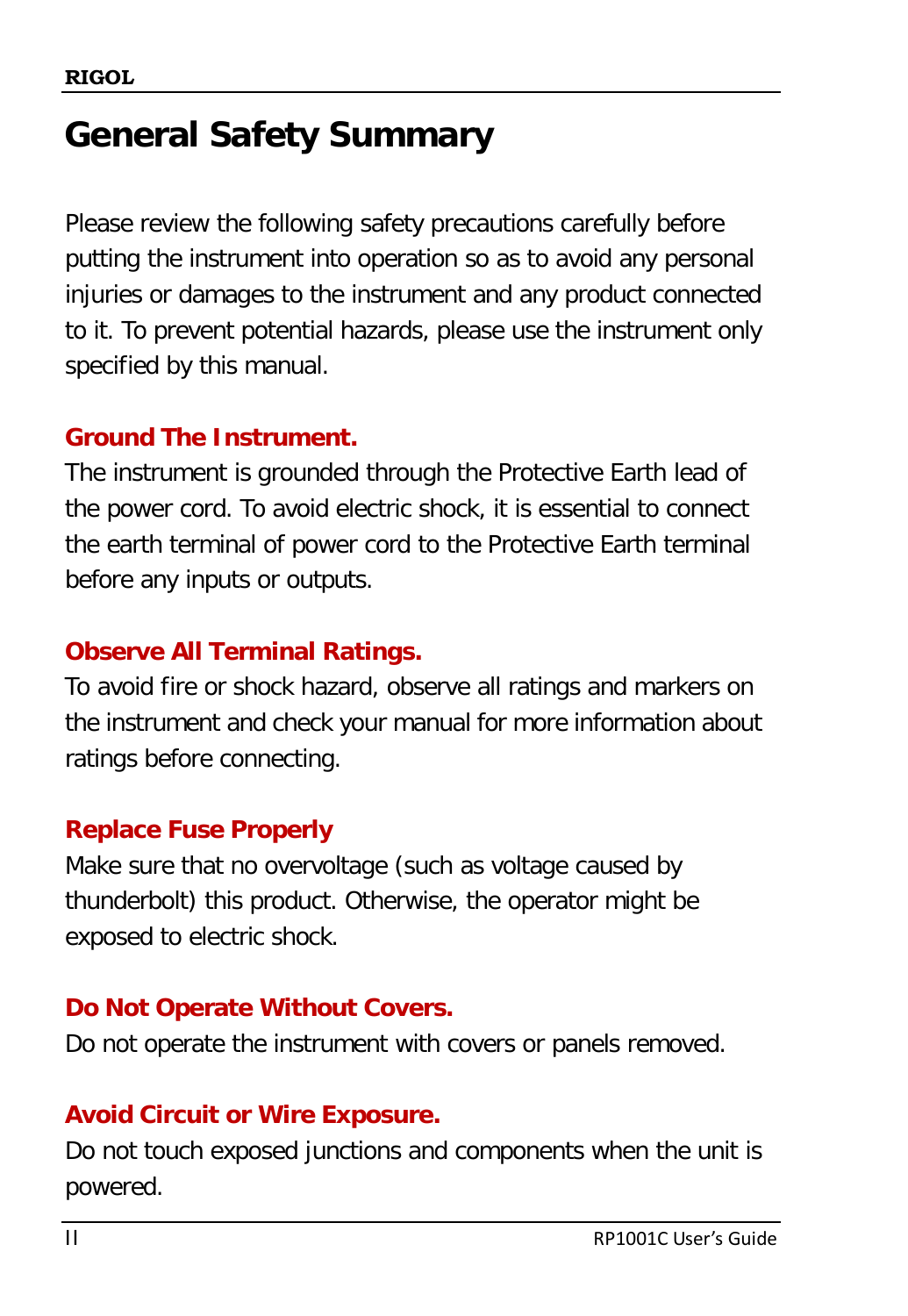### **Do Not Operate With Suspected Failures.**

If you suspect damage occurs to the instrument, have it inspected by qualified service personnel before further operations. Any maintenance, adjustment or replacement especially to circuits or accessories must be performed by **RIGOL** authorized personnel.

### **Keep Well Ventilation.**

Inadequate ventilation may cause increasing of temperature or damages to the device. So please keep well ventilated and inspect the intake and fan regularly.

### **Do Not Operate in Wet Conditions.**

In order to avoid short circuiting to the interior of the device or electric shock, please do not operate in a humid environment.

### **Do Not Operate in an Explosive Atmosphere.**

In order to avoid damages to the device or personal injuries, it is important to operate the device away from an explosive atmosphere.

### **Keep Product Surfaces Clean and Dry.**

To avoid the influence of dust and/or moisture in air, please keep the surface of device clean and dry.

### **Electrostatic Prevention.**

Operate in an electrostatic discharge protective area environment to avoid damages induced by static discharges. Always ground both the internal and external conductors of the cable to release static before connecting.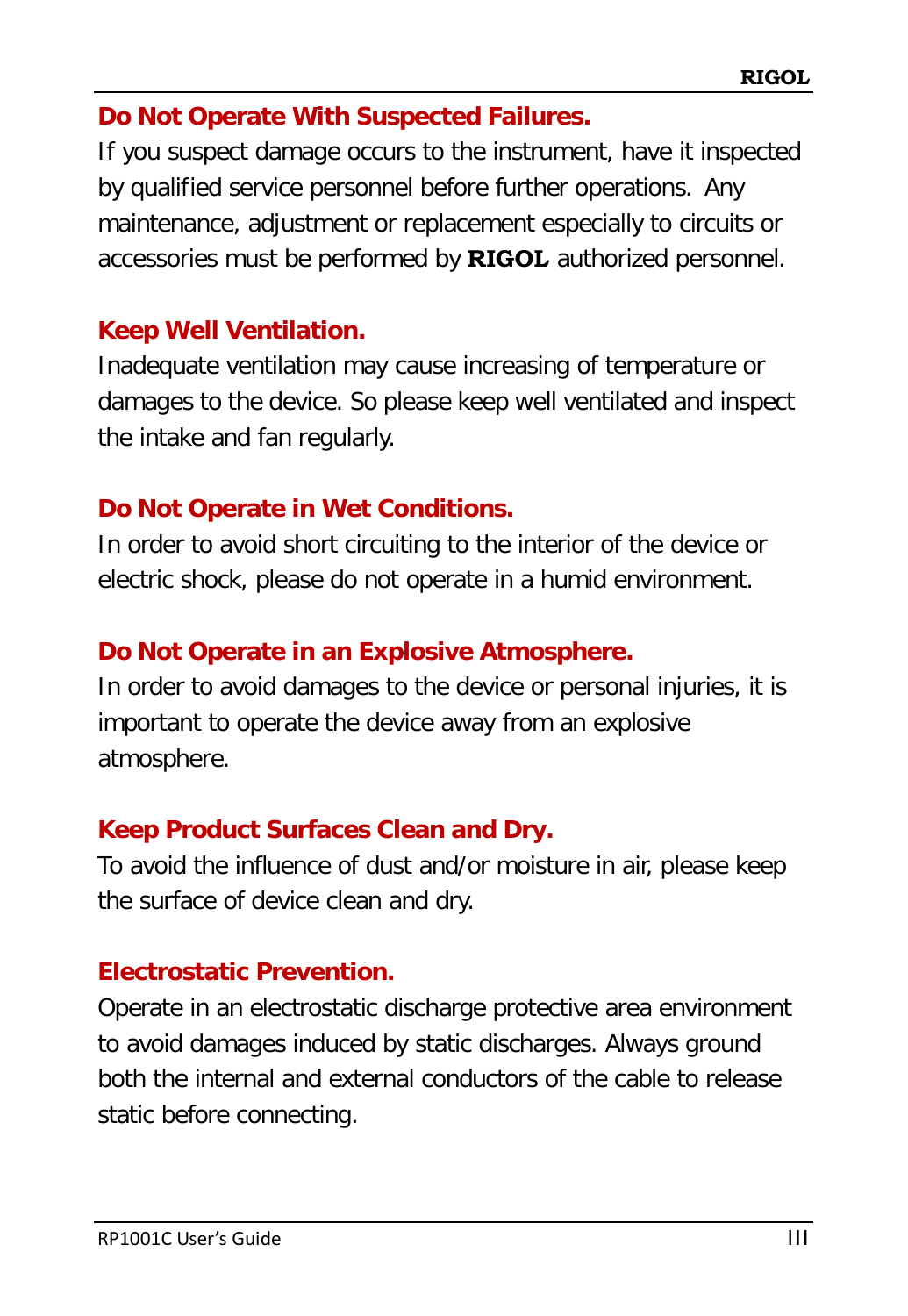# <span id="page-4-0"></span>**Safety Terms and Symbols**

**Terms in this Manual.** These terms may appear in this manual:



### **WARNING**

Warning statements indicate the conditions or practices that could result in injury or loss of life.



### **CAUTION**

Caution statements indicate the conditions or practices that could result in damage to this product or other property.

**Terms on the Product.** These terms may appear on the

Product:

- **DANGER** indicates an injury or hazard may immediately happen.
- **WARNING** indicates an injury or hazard may be accessible potentially.
- **CAUTION** indicates a potential damage to the instrument or other property might occur.

**Symbols on the Product.** These symbols may appear on the

product:









**Double Insulation**

**Safety Warning**

**Protective Earth Terminal**

**Chassis Ground**

**Test Ground**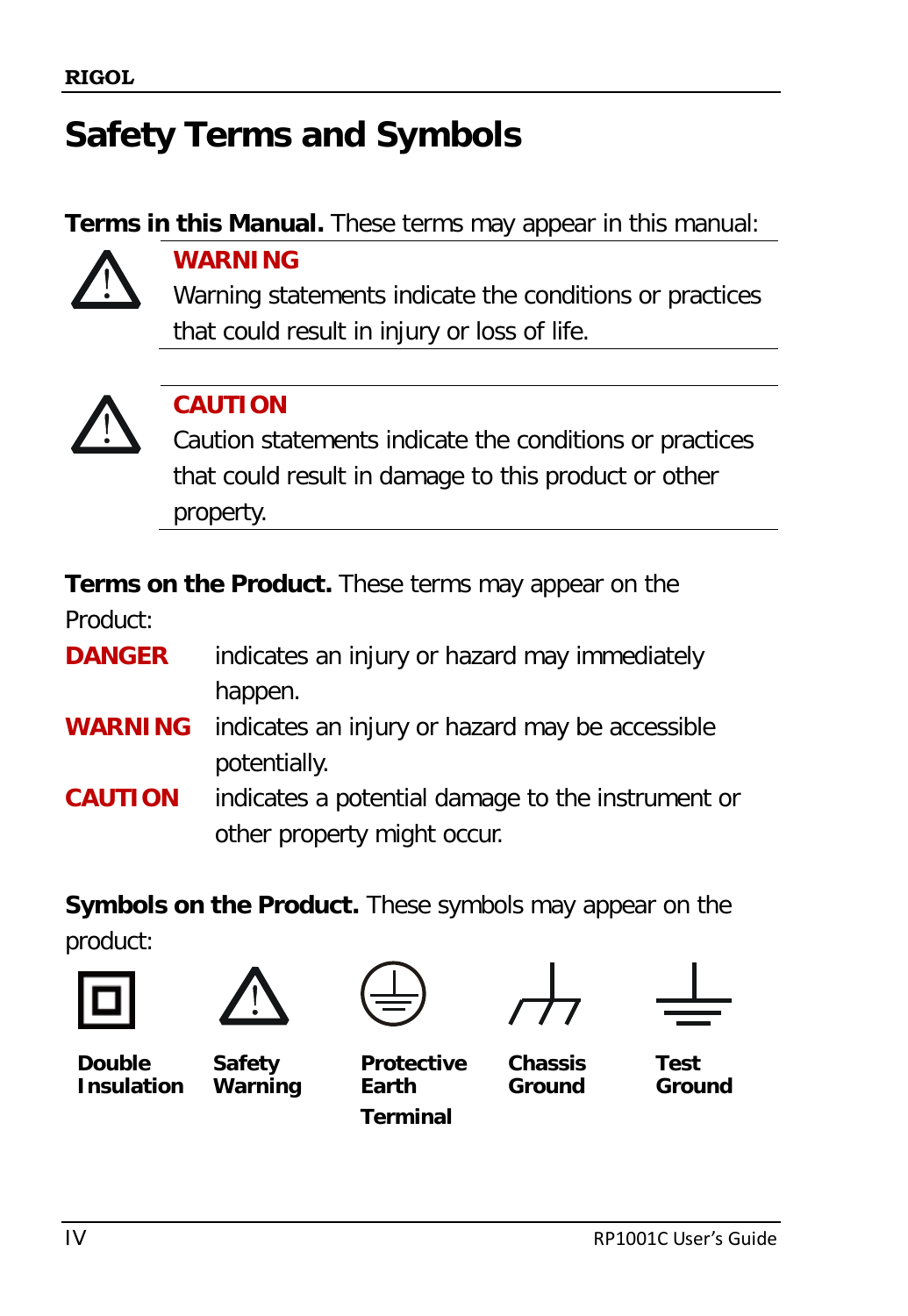# **Contents**

| Connection between the Current Probe and Oscilloscope  1    |
|-------------------------------------------------------------|
| Connection between the Current Probe and Digital Meter 4    |
|                                                             |
|                                                             |
|                                                             |
|                                                             |
|                                                             |
|                                                             |
|                                                             |
|                                                             |
|                                                             |
|                                                             |
|                                                             |
|                                                             |
|                                                             |
|                                                             |
| Appendix 1 Gain versus Frequency at 1 A Peak (Typical)  12  |
| Appendix 2 Maximum Current versus Frequency  12             |
| Appendix 3 DC Signal Linearity in 10mV/A Range (Typical) 13 |
| Appendix 4 Phase versus Frequency at 1 A Peak (Typical) 13  |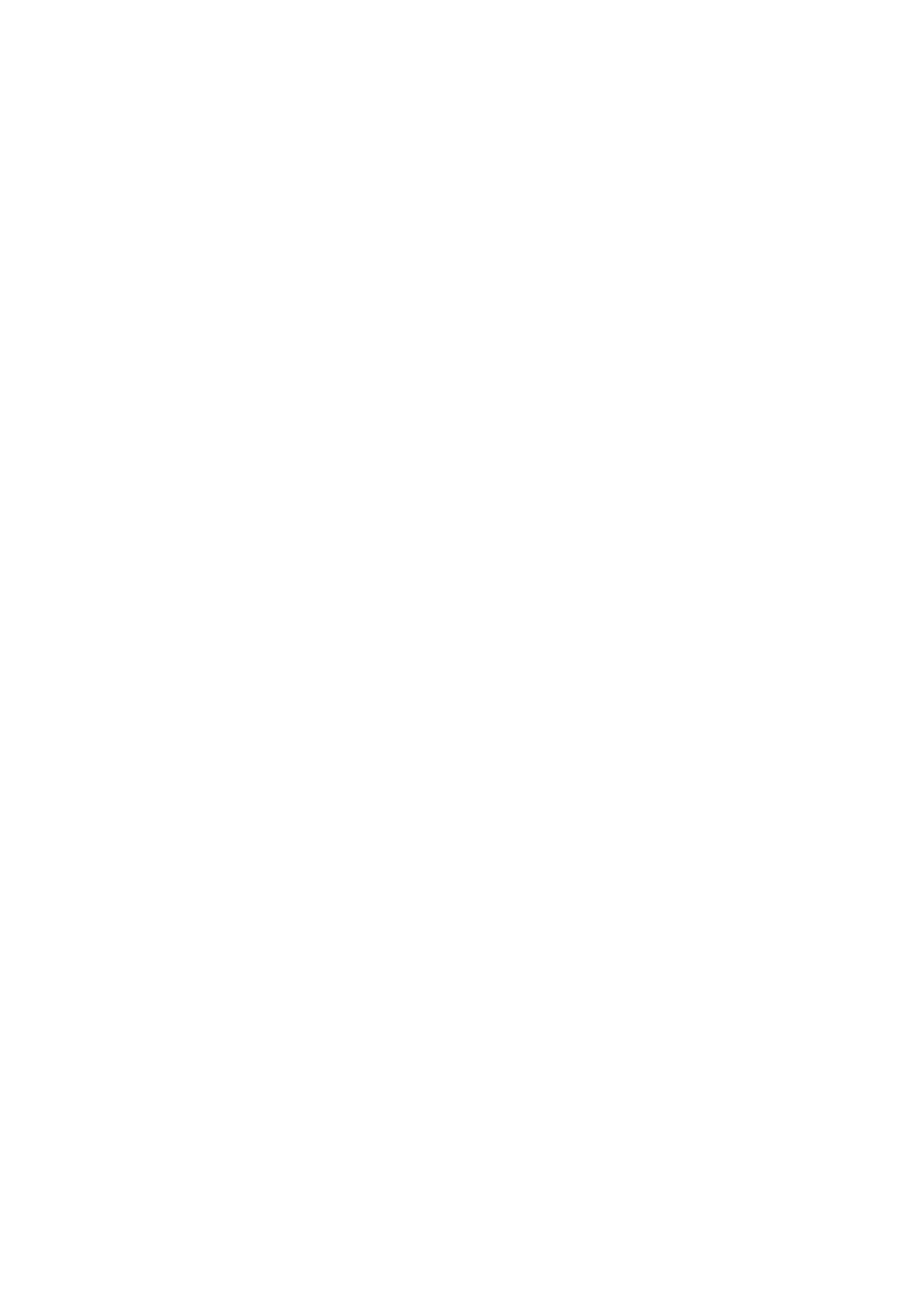# <span id="page-7-0"></span>**RP1001C Overview**

The RP1001C current probe enables a general purpose oscilloscope to display AC and DC current signals up to 100 A Peak (70 A RMS). The RP1001C current probe can also make AC and DC measurements with a multimeter by using the BNC-to-banana plug adapter.



Figure 1 RP1001C Current Probe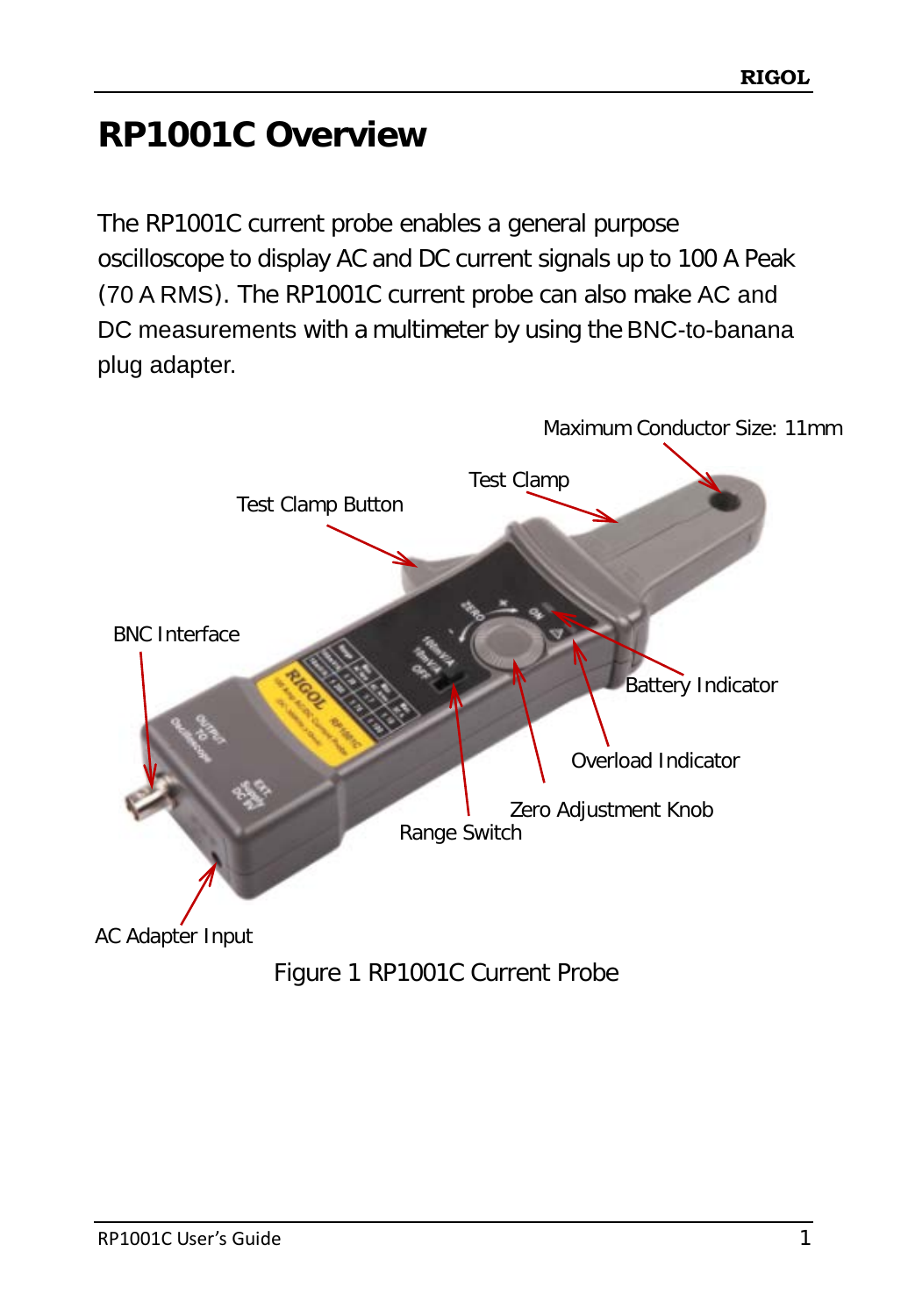#### **RIGOL**

| Control/Indicator | <b>Description</b>                          |
|-------------------|---------------------------------------------|
|                   | Current flow symbol: The arrow shows        |
|                   | the positive direction of current flow      |
|                   |                                             |
|                   | Zero adjustment: After connecting to        |
| ZERO              | power and fixing the current probe to a     |
|                   | fixed position, rotate the knob to adjust   |
|                   | the probe output tothe proper DC offset. It |
|                   | may also be used to offset a DC signal      |
|                   | component. Zeroing is not needed for AC     |
|                   | measurements unless your instrument         |
|                   | cannot isolate a DC component (if           |
|                   | present).                                   |
| 100mV/A           | Range switch: Slide the switch from OFF     |
| 10mV/A            | to either the 10 mV/A or 100mV/A range.     |
| OFF               | When 10 mV/A or 100mV/A is selected,        |
|                   | the probe is turned on, and the green       |
|                   | battery indicator (ON) lights               |
|                   | Battery indicator: The green                |
| ON                | battery/power indicator lights when the     |
|                   | probe is turned on. For more information,   |
|                   | please refer to To Install the Battery.     |
|                   | Overload indicator: The red overload        |
|                   | indicator lights and flicks continuously if |
|                   | the measured signal is greater than the     |
|                   | maximum range of the selected range         |
|                   | capacity.                                   |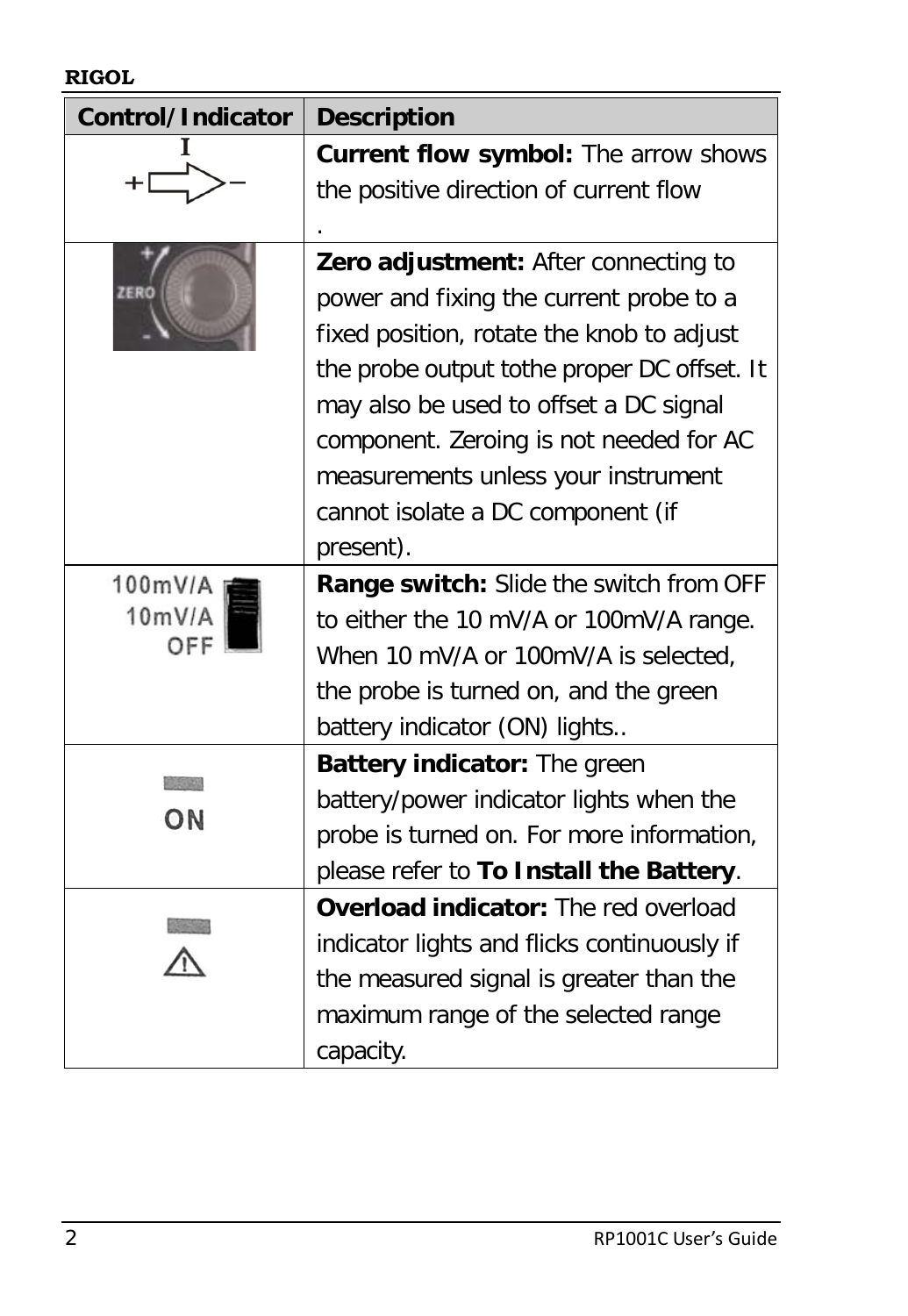# <span id="page-9-0"></span>**Basic Operation**

Before using the current probe, the battery or specified AC power adapter must be installed. For the battery installation instructions, refer to **[To Install the Battery](#page-13-2)**.



### **CAUTION**

Do not clamp the probe onto circuits with voltages greater than 600 VAC. Otherwise, personal injury or damage to the probe may result.



### **CAUTION**

Always connect the RP1001C current probe output to the instrument before clamping onto the circuit under test.

## <span id="page-9-1"></span>**Connection between the Current Probe and Oscilloscope**

- 1 Set the coupling mode of the oscilloscope to DC and connect the BNC connector of the RP1001C current probe to the oscilloscope input via dual-BNC coaxial cable.
- 2 Move the Range switch to the 10 mV/A or 100 mV/A position to turn on the RP1001C current probe. At this point, the green battery indicator lights.
- 3 Use the zero adjustment knob to adjust the probe to the proper DC offset.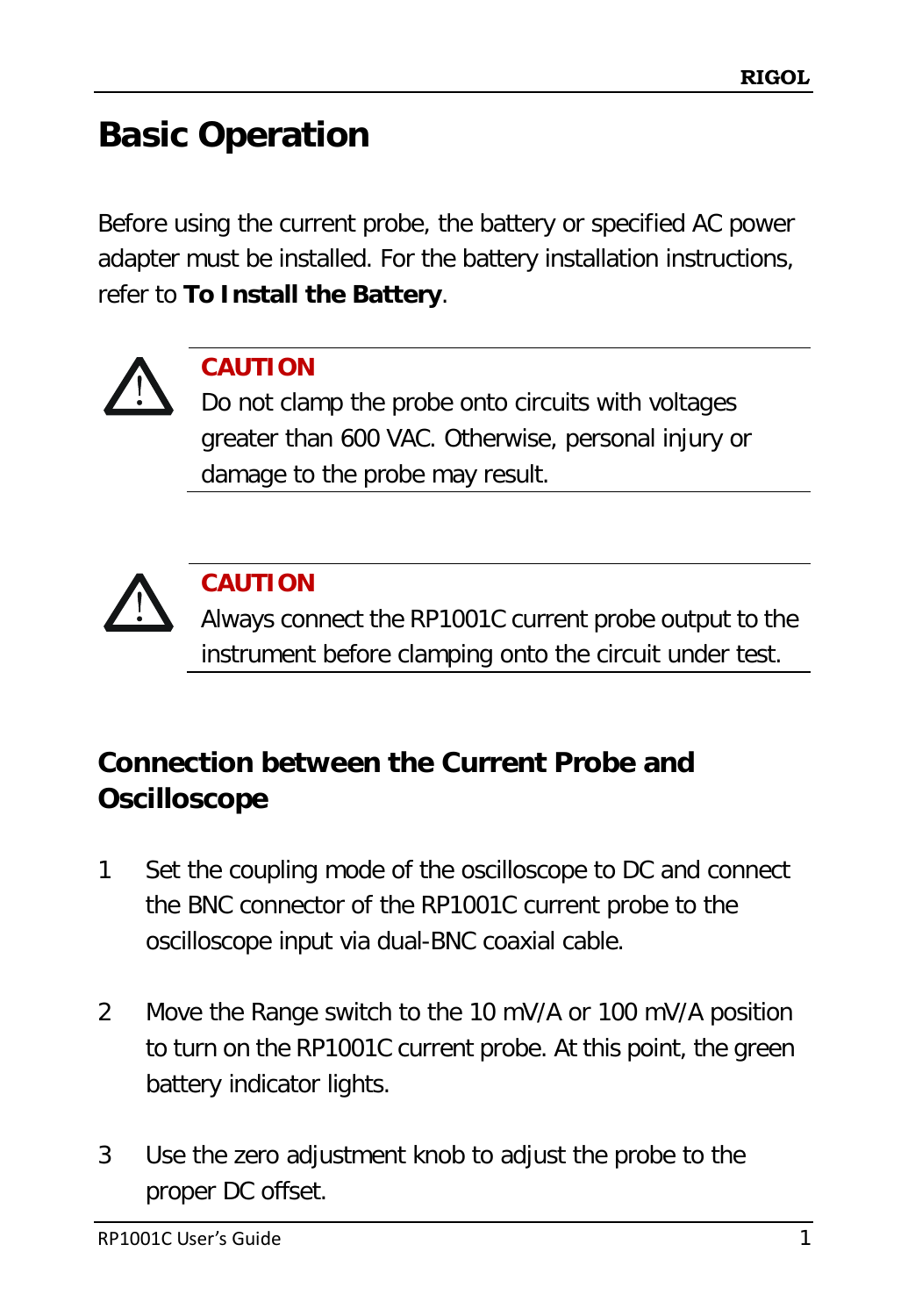#### **RIGOL**

Note: when measuring DC signals, accurate DC value is possible only when the current probe is fixed at a certain position, otherwise, the change of the position of the probe will cause the DC drift. When measuring AC signals, users can move the current probe.

4 Before connecting the current probe to circuit, open the test clamp and clamp it onto the conductor as shown in the figure below.



Figure 2 Connection between the Test Clamp and Conductor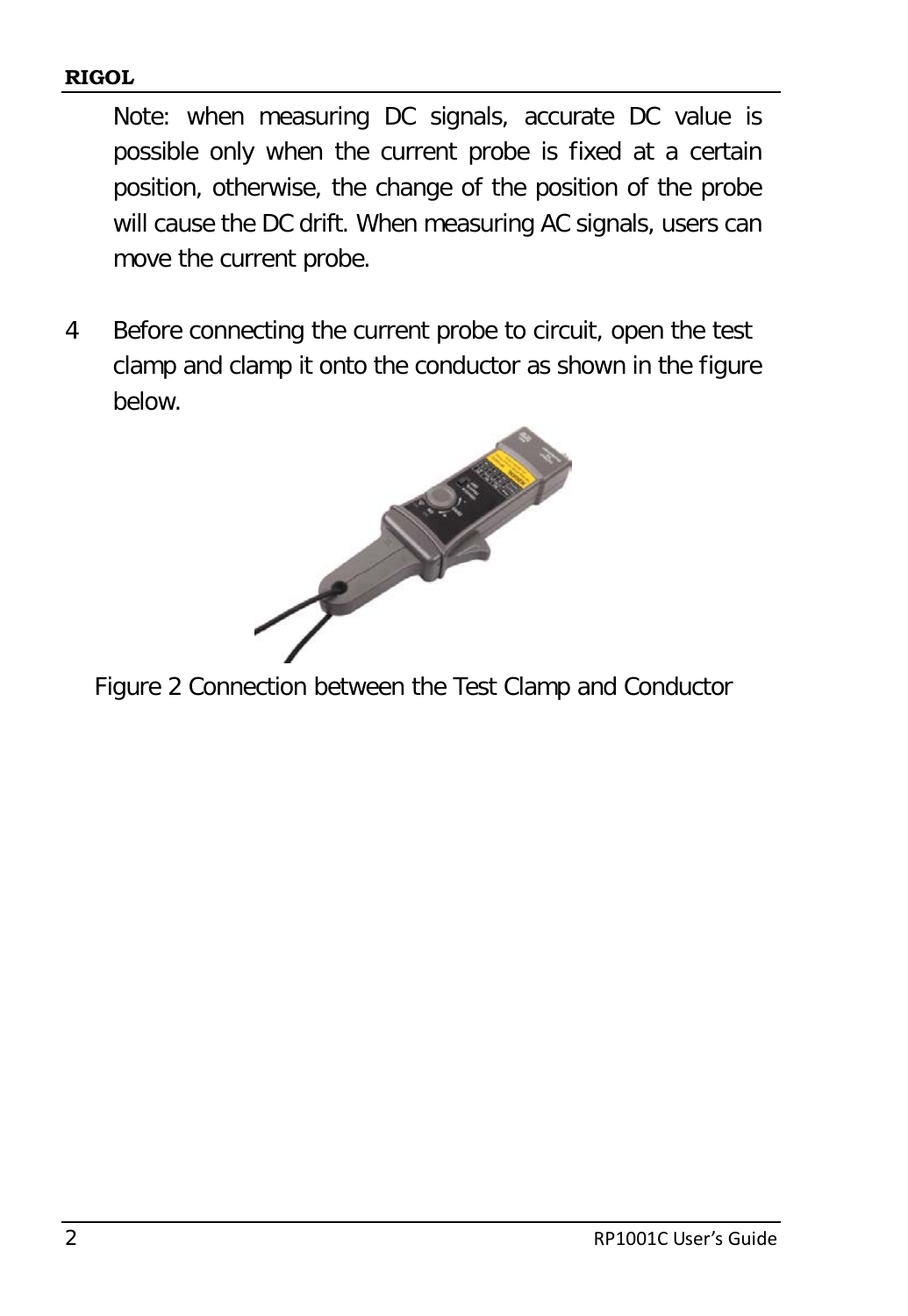5 Adjust the probe channel and oscilloscope as necessary to get a clear and stable view of the signal. At this point, you can see both the current components of AC and DC. Set the coupling mode of the oscilloscope to AC to see the current components of AC. The operation method of the current components of AC is the ratio of the voltage amplitude measured through the oscilloscope and the switch range currently selected of the current probe (10 mV/A or 100 mV/A).

Note: The current drawn by different devices look much different than that of others. While the RMS current can only be used in low frequency current, the momentary peaks may be quite high. The figure on the next page shows the difference between the line current drawn by a resistive load and a motor controller.



Figure 3 Typical Current Waveforms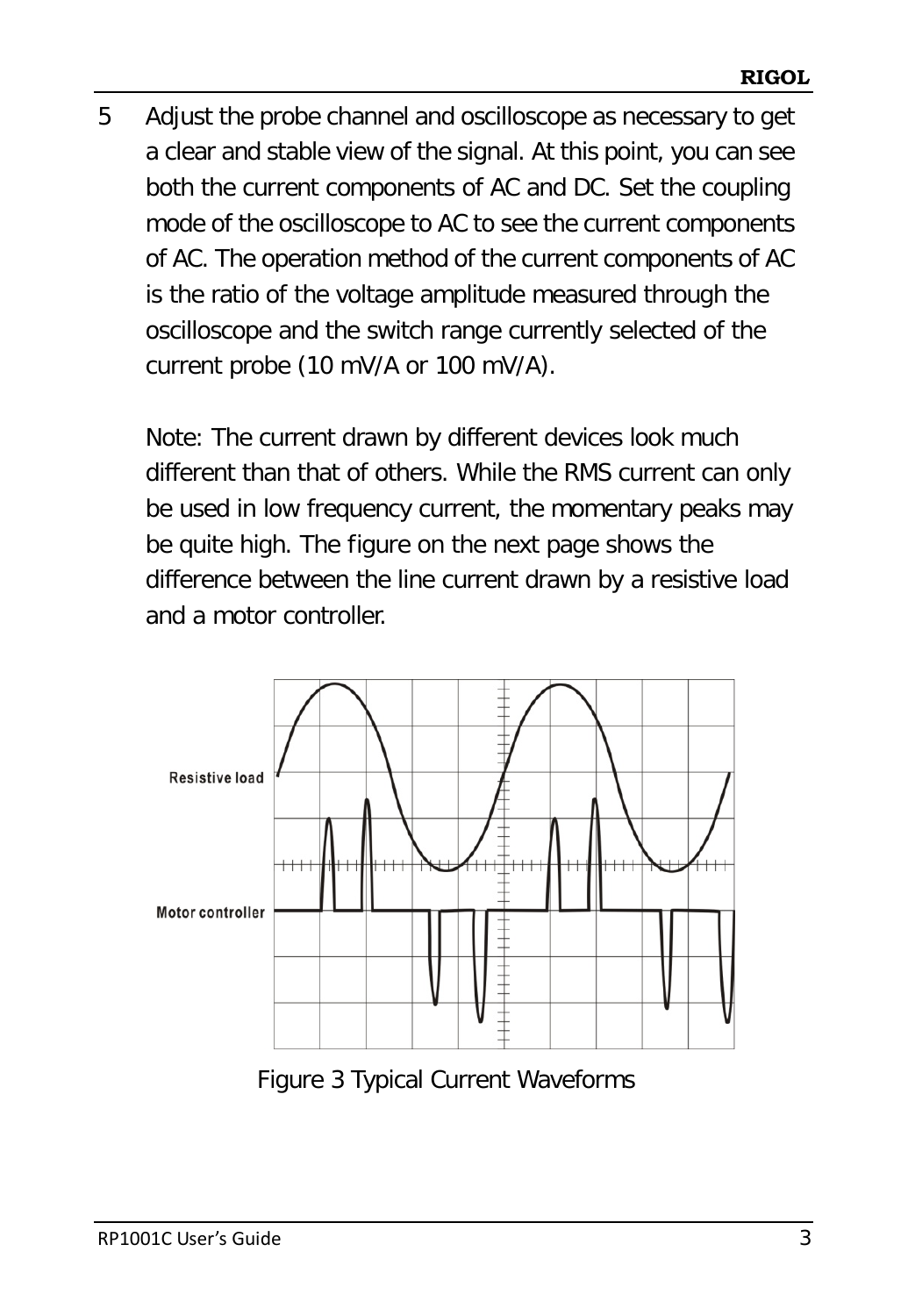### <span id="page-12-0"></span>**Connection between the Current Probe and Digital Meter**

Connect the BNC connector of the RP1001C current probe and the input terminal of the digital meter using the BNC-to-banana plug adapter provided with the accessories.

To measure only AC current, select the AC volts of the meter. To measure DC current, select the DC volts of the meter, and adjust the probe output to the proper DC offset. When connecting the current under test, please note the current convention arrow on the test clamp to get the proper polarity reading.

Note: To increase the measurement sensitivity of the RP1001C current probe, loop additional turns of the wire under test through the test clamp. The sensitivity of the RP1001C current probe is multiplied times the number of loops in the test clamp, for example, 10 mV/A  $\times$  4 turns = 40 mV/A.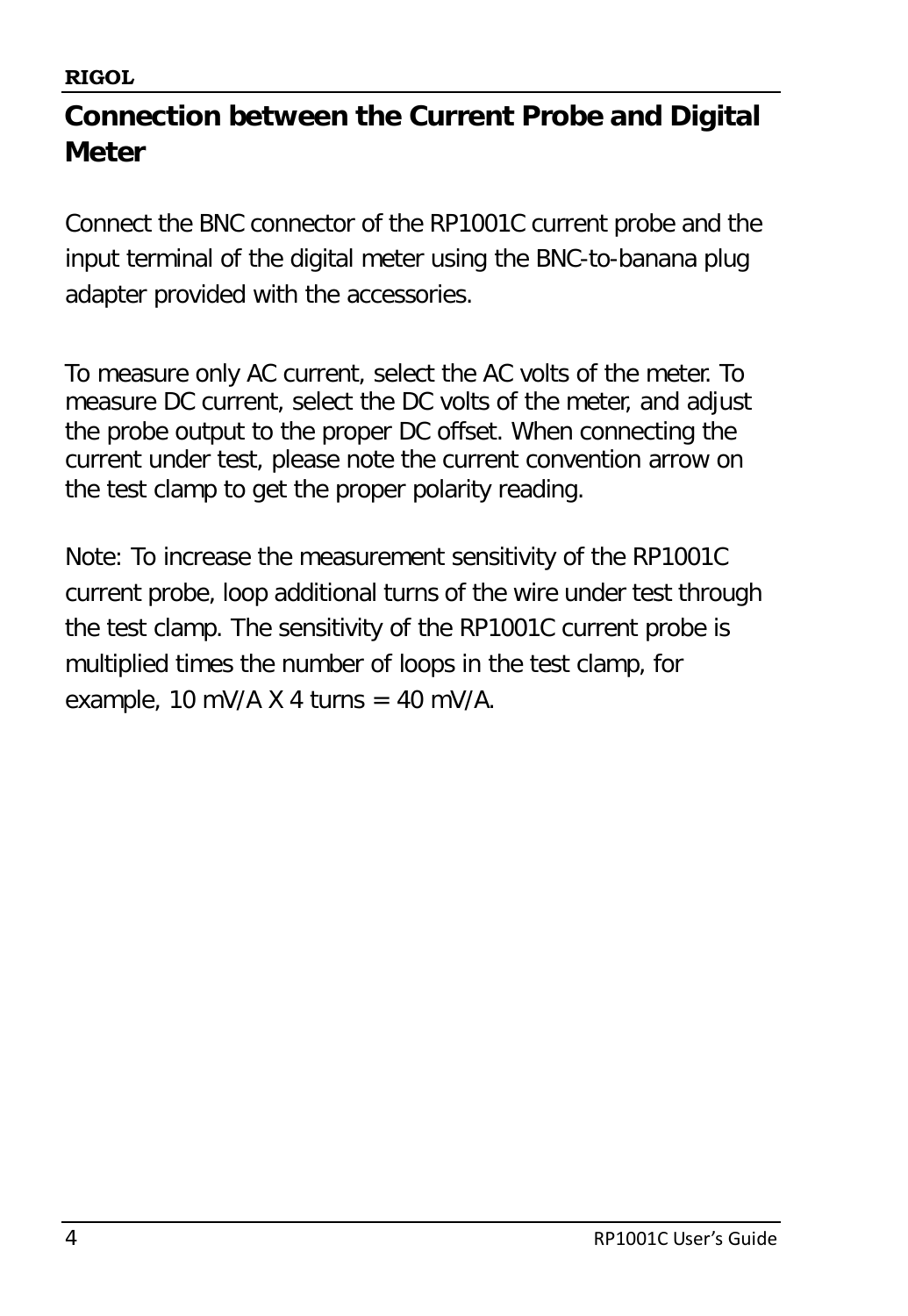# <span id="page-13-0"></span>**Maintenance**

## <span id="page-13-1"></span>**Battery**

- 1 The RP1001C current probe uses a single square 9 V battery. This instrument is a high power product. Please use the specified alkaline battery.
- 2 As the battery in the RP1001C current probe is drained, significant measurement errors may occur. The green battery indicator will continue to light until a low battery voltage of 6.5 V is reached.

### <span id="page-13-2"></span>**To Install the Battery**

- 1 Remove the test clamp from the circuit.
- 2 Remove the three screws on the rear cover and take off the rear cover. You can see the location of the battery and remove the battery.
- 3 While observing polarity, install the new alkaline battery at the corresponding location.
- 4 Install the rear cover.

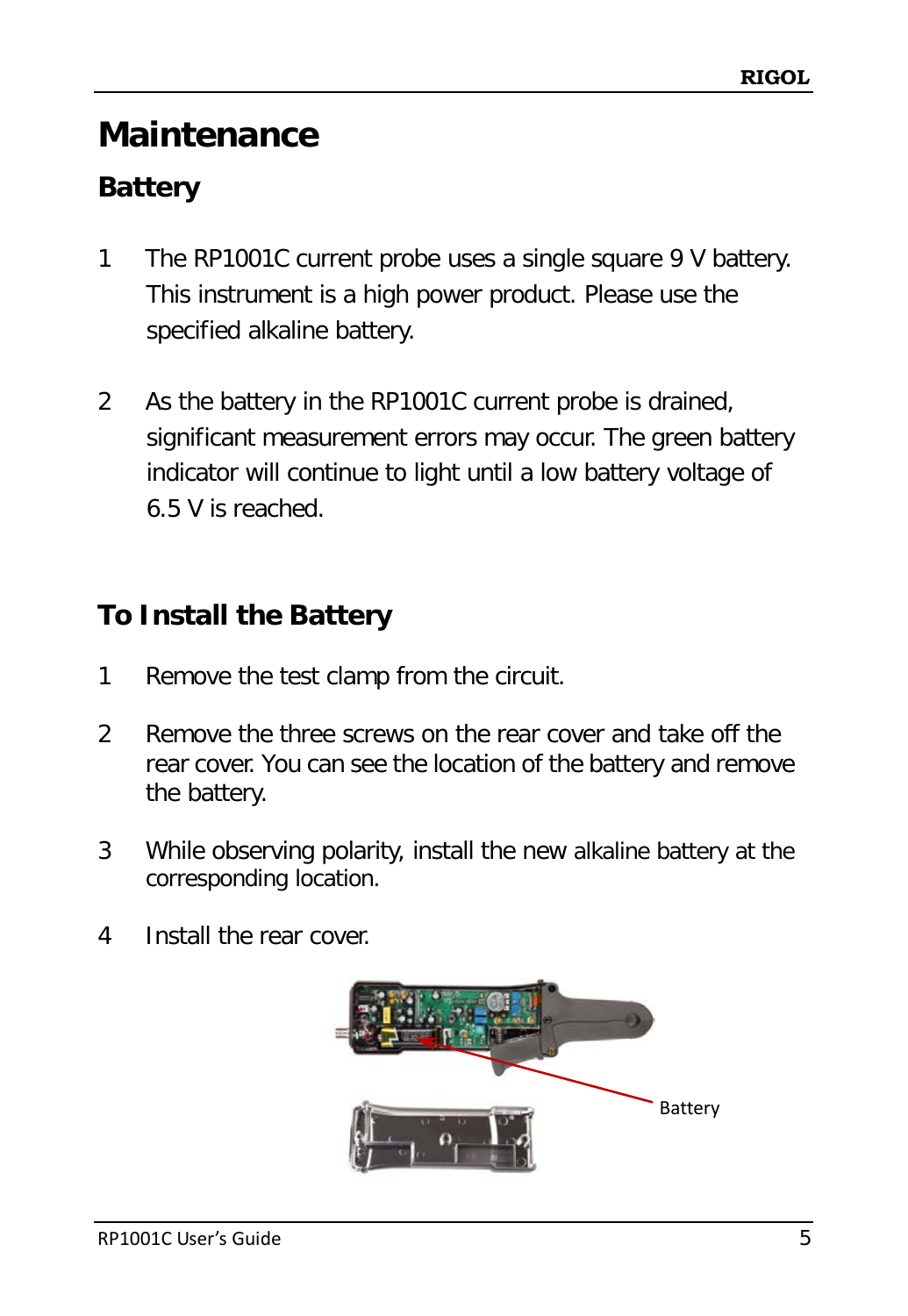### <span id="page-14-0"></span>**AC Power Adapter**

- 1 The specified AC power adapter can be used to avoid measurement error due to poor battery durability.
- 2 When using an AC power adapter for an extended time, you are recommended to remove the battery. This is because heating will result in battery leakage, and battery electrolyte will rust the circuit board, thus creating major damage. Furthermore, as batteries are high pollution products, you are recommended to avoid using them as far as possible.

## <span id="page-14-1"></span>**Cleaning**

To clean the probe exterior, use a soft cloth dampened in a solution of mild detergent and water. To clean the core, open the test clamp and clean the exposed core surfaces with a cotton swap dampened with isopropyl alcohol (isopropanol). Lubricate the clamp mating surfaces with light oil.

Note: Do not clean with solvents or abrasives. Do not immerse the probe.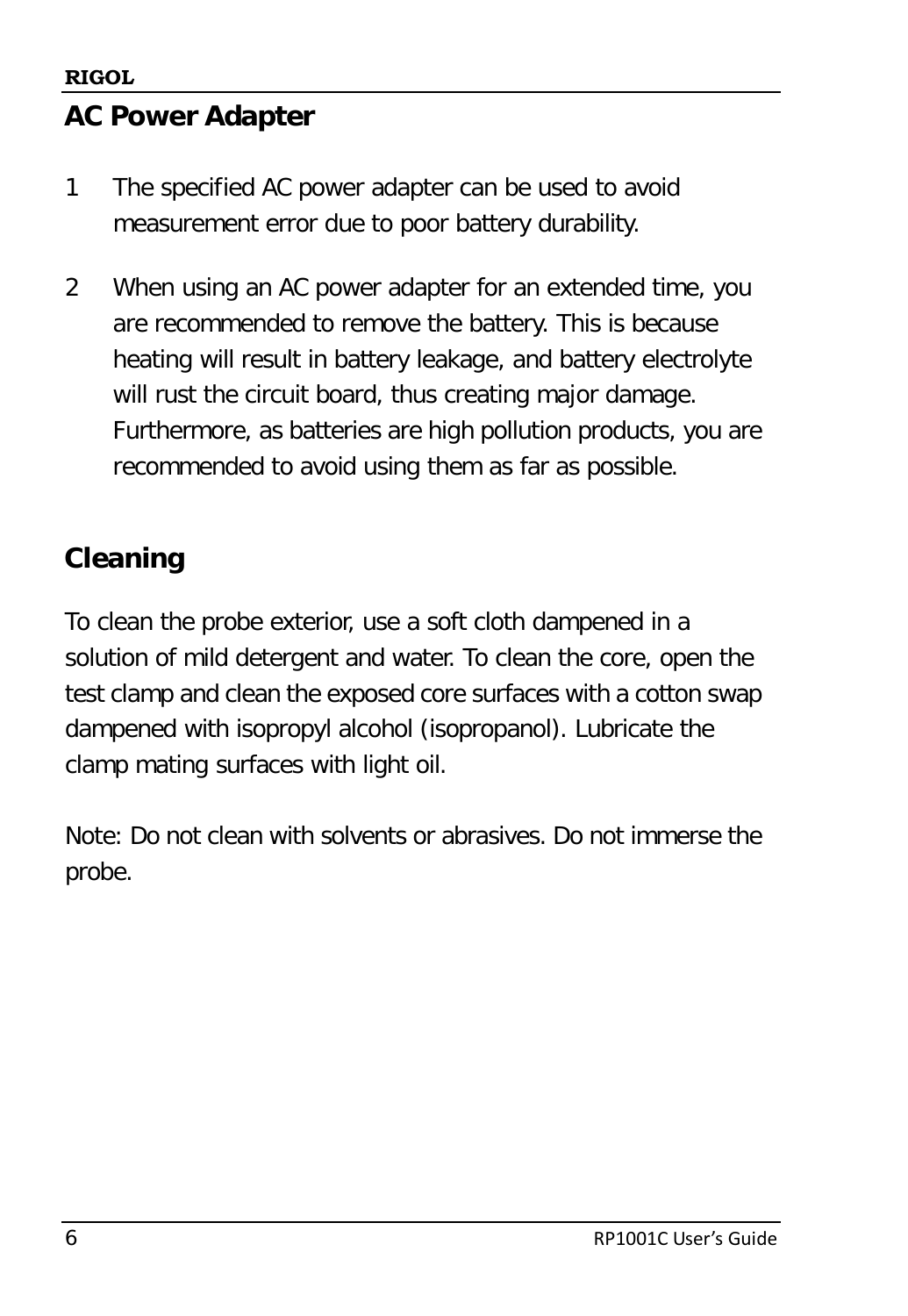### <span id="page-15-0"></span>**Preparation for shipment**

A special box is provided to be used for this product, convenient for storage and shipment. Please do not discard it. If the original packaging is unfit for use or not available, use the following packaging guidelines.

- 1 Use a sturdy shipping carton having inside dimensions at least one inch greater than the probe dimensions.
- 2 Put the probe into a plastic bag or wrap to protect it from dampness.
- 3 Place the probe into the box and stabilize it with light packaging material.
- 4 Seal the carton with shipping tape.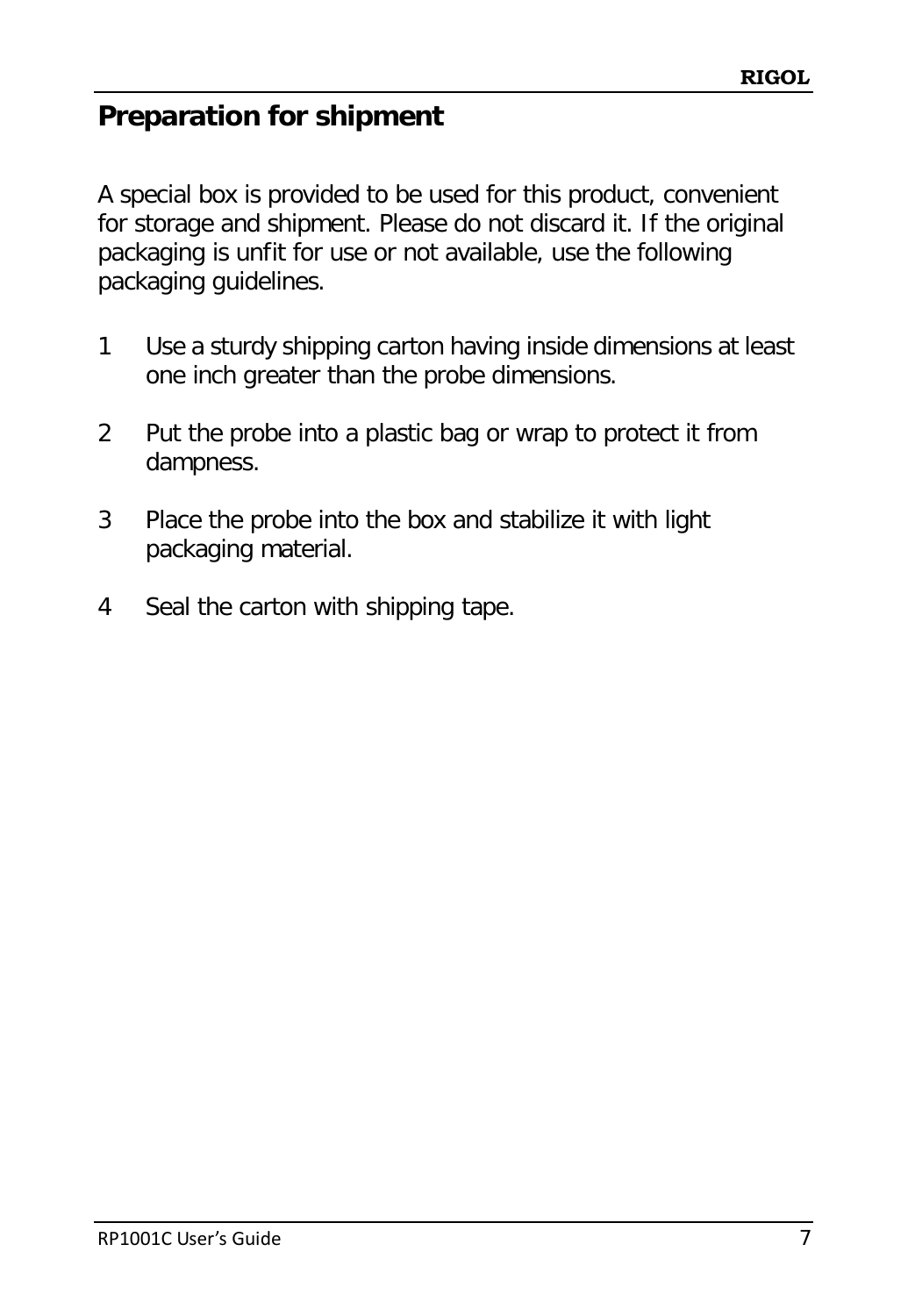# <span id="page-16-0"></span>**Specifications**

These characteristics apply to an adjusted RP1001C current probe installed on an oscilloscope of any brand. The oscilloscope must be warmed up for at least 20 minutes and be in an environment with the temperature at 10℃-30℃ and the humidity at 0-80%.

| <b>Current Range</b>         | 10mV/A, 100mV/A                         |
|------------------------------|-----------------------------------------|
| DC Accuracy, typical         | $100mV/A: +3\% +50mA$                   |
|                              | (50mA to 10A peak range)                |
|                              | $10mV/A: \pm 4\% \pm 50mA$              |
|                              | (500mA to 40A peak range)               |
|                              | 100mV/A: $\pm$ 15% maximum              |
|                              | (40A peak to 100A peak range)           |
| <b>Gain versus</b>           | See Appendix 1 Gain versus Frequency at |
| frequency, typical           | 1 A Peak (Typical)                      |
| <b>Max. Working Current</b>  | See Voltage and Current Ratings         |
| Max. Working Voltage         | See Voltage and Current Ratings         |
| <b>Max. Floating Voltage</b> | See Voltage and Current Ratings         |
|                              |                                         |
| <b>Frequency Range</b>       | DC to 300kHz (-3dB)                     |
| Battery Type and Life,       | 9V NEDA 1604A, IEC 6LR61                |
| typical                      | 13 hours (1 each)                       |
| DC Signal Linearity,         | See Appendix 3 DC Signal Linearity in   |
| typical                      | 10mV/A Range (Typical)                  |
| <b>Phase versus</b>          | See Appendix 4 Phase versus Frequency   |

# <span id="page-16-1"></span>**Electrical Characteristics**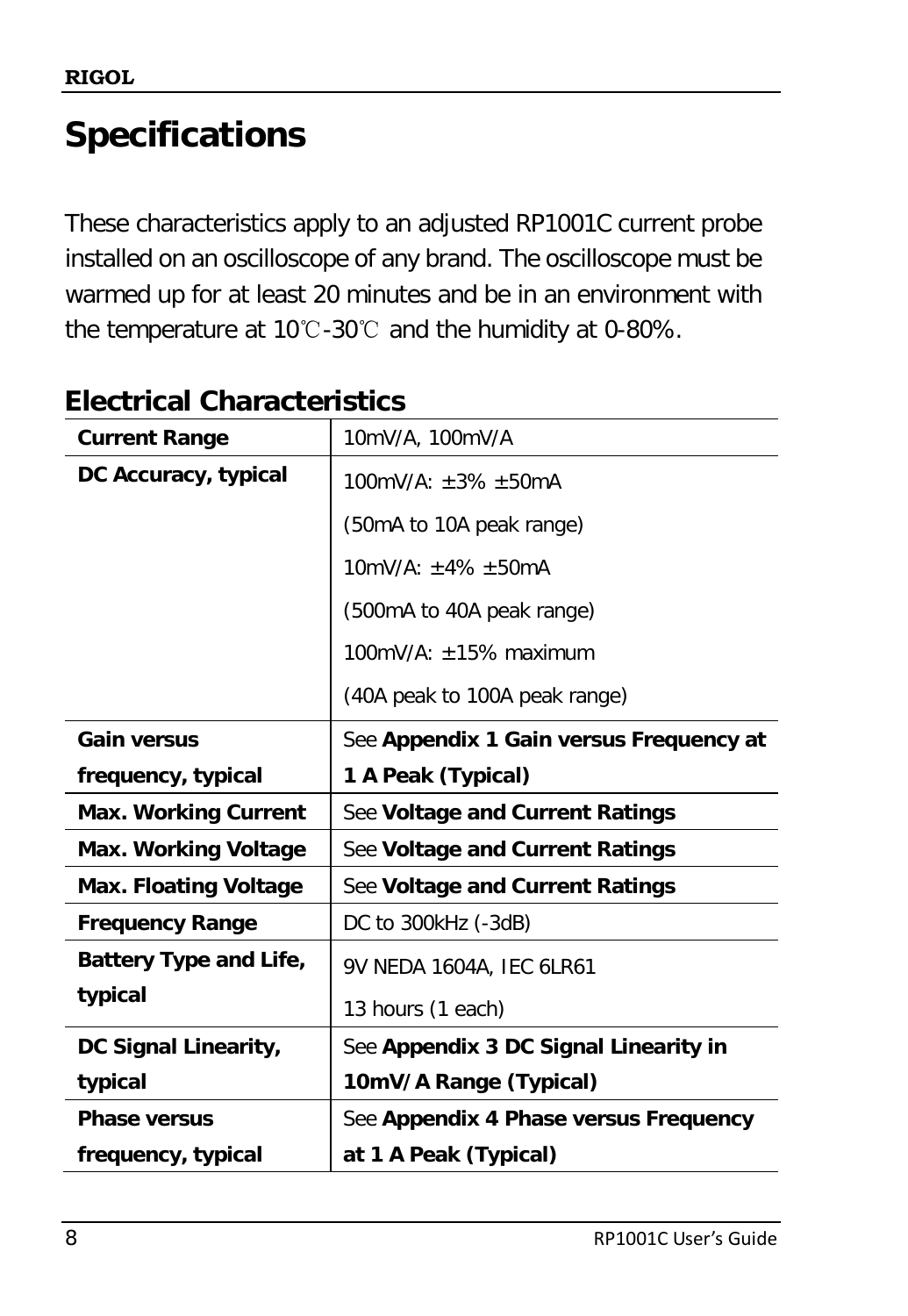| vullaye anu Guneni Katinys |                          |         |         |                 |
|----------------------------|--------------------------|---------|---------|-----------------|
| <b>Parameter</b>           | Max. Working Current (A) |         | Max.    | Max.            |
|                            | 10mV/A                   | 100mV/A | Working | <b>Floating</b> |
|                            | Range                    | Range   | Voltage | Voltage         |
|                            |                          |         | (V)     | (V)             |
| <b>DC</b>                  | $100^{[1]}$              | 10      | 600     | 600             |
| DC+AC Peak                 | $100^{[1]}$              | 10      | 600     | 600             |
| <b>AC Peak</b>             | 100                      | 10      | 600     | 600             |
| AC                         | 200                      | 20      | 1200    |                 |
| Peak-peak                  |                          |         |         |                 |
| <b>RMS CAT III</b>         | 70.7                     | 7.07    | 300     | 300             |
| <b>RMS CAT II</b>          | 70.7                     | 7.07    | 600     | 600             |
| <b>RMS CAT I</b>           | 70.7                     | 7.07    | 600     | 600             |

### <span id="page-17-0"></span>**Voltage and Current Ratings**

**Note[1]:** For frequency derating, please refer to **[Appendix 2 Maximum](#page-20-2)  [Current versus Frequency](#page-20-2)**.

### <span id="page-17-1"></span>**Physical Characteristics**

| <b>Dimensions</b>             | 280mm x 70mm x 32mm     |
|-------------------------------|-------------------------|
| <b>Max. Conductor Size</b>    | 11mm                    |
| <b>Dual-BNC Coaxial Cable</b> | 100cm                   |
| Length                        |                         |
| Weight                        | 260g (battery excluded) |

### <span id="page-17-2"></span>**Environmental Characteristics**

| <b>Working Temperature</b> | $0^{\circ}$ to +50 $^{\circ}$                 |
|----------------------------|-----------------------------------------------|
| <b>Storage Temperature</b> | $-20^{\circ}$ C to $+80^{\circ}$ C            |
| Humidity                   | $0^{\circ}$ to +40 $^{\circ}$ C, 95% humidity |
|                            | +40°C to +50°C, 45% humidity                  |
| <b>Pollution Degree</b>    |                                               |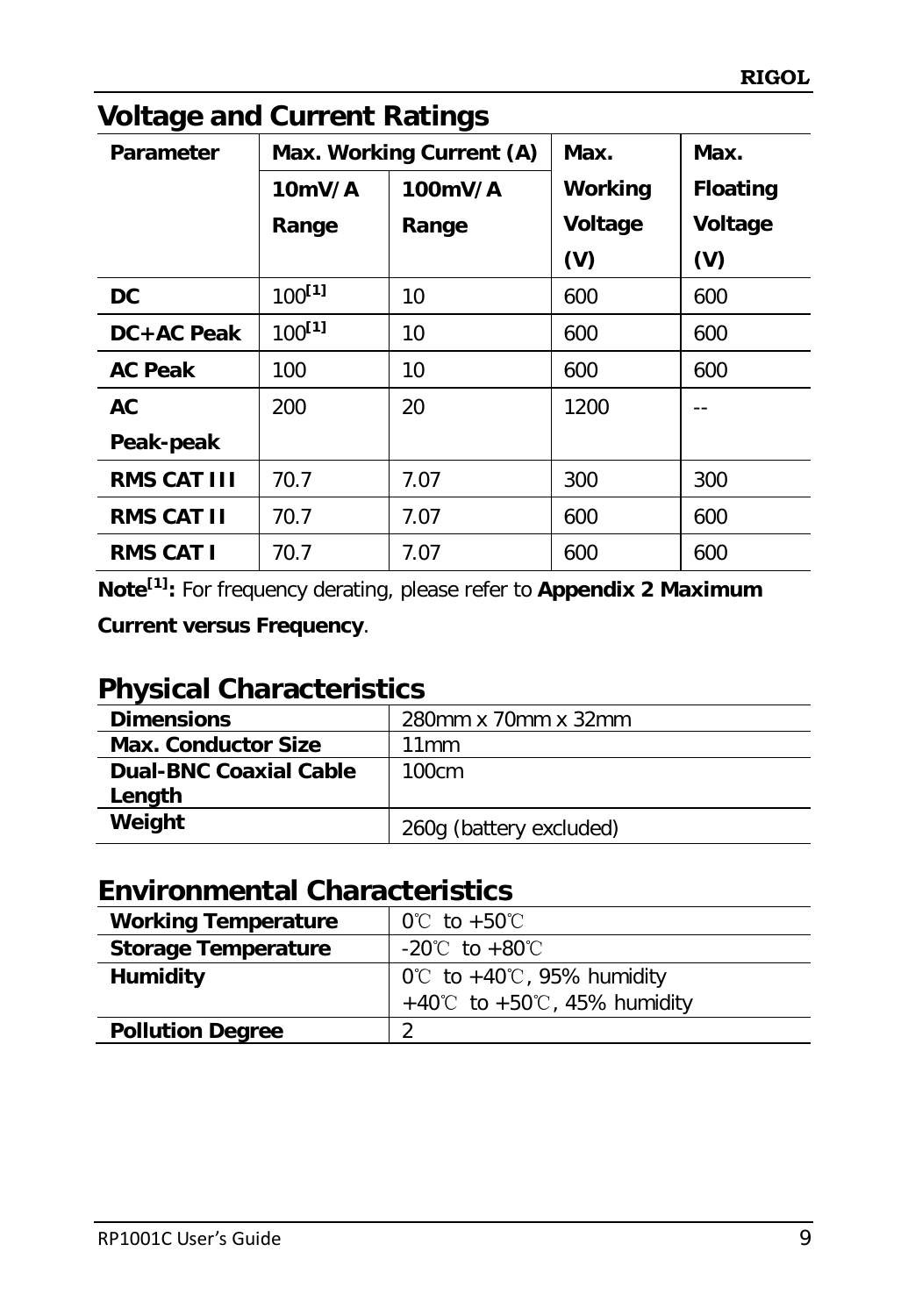### <span id="page-18-0"></span>**Certifications and Compliances**

| <b>EC Declaration</b> | Low Voltage Directive 73/23/EEC, as amended by                                                     |
|-----------------------|----------------------------------------------------------------------------------------------------|
| of Conformity         | 93/68/EEC                                                                                          |
| - Low Voltage         | Low Voltage Directive 73/23/EEC, as amended by                                                     |
|                       | 93/68/EEC                                                                                          |
|                       | EN 61010-1/A2:1995: Safety requirements for electrical                                             |
|                       | equipment for measurement, control and laboratory use                                              |
|                       | - Part 1: General requirements.                                                                    |
|                       | EN 61010-2-032:1995: Safety requirements for electrical                                            |
|                       | equipment for measurement, control and laboratory use                                              |
|                       | - Part 2-032: Particular requirements for hand-held                                                |
|                       | current clamps for electrical measurement and test.                                                |
| <b>Additional</b>     | IEC61010-1/A2:1995: Safety requirements for electrical                                             |
| Compliance            | equipment for measurement, control and laboratory use                                              |
|                       | - Part 1: General requirements.                                                                    |
|                       | IEC61010-2-032:1994: Safety requirements for electrical                                            |
|                       | equipment for measurement, control, and laboratory use                                             |
|                       | - Part 2-032: Particular requirements for hand-held                                                |
|                       | current clamps for electrical measurement and test.                                                |
| <b>Installation</b>   | CAT III: Equipment in a fixed industrial location (usually                                         |
| (Overvoltage)         | permanently connected)                                                                             |
| Category              | CAT II: Equipment at this level includes appliances,                                               |
|                       | portable tools, and similar products. Equipment is                                                 |
|                       | usually cord-connected.                                                                            |
|                       | CAT I: Secondary (signal level) or battery operated                                                |
|                       | circuits of electronic equipment.                                                                  |
| <b>Pollution</b>      | A measure of the contaminates that could occur in the                                              |
| <b>Degree</b>         | environment around and within a product. Products                                                  |
|                       | should be used only in the environment for which they                                              |
|                       | are rated.                                                                                         |
|                       | Pollution Degree 1:                                                                                |
|                       | No pollution or only dry, nonconductive pollution occurs.                                          |
|                       | Products in this category are generally encapsulated,                                              |
|                       | hermetically sealed, or located in clean rooms.                                                    |
|                       | Pollution Degree 2:                                                                                |
|                       | Normally only dry, nonconductive pollution occurs.                                                 |
|                       | Occasionally a temporary conductivity that is caused by                                            |
|                       |                                                                                                    |
|                       | condensation must be expected. This location is a typical                                          |
|                       | office/home environment. Temporary condensation<br>occurs only when the product is out of service. |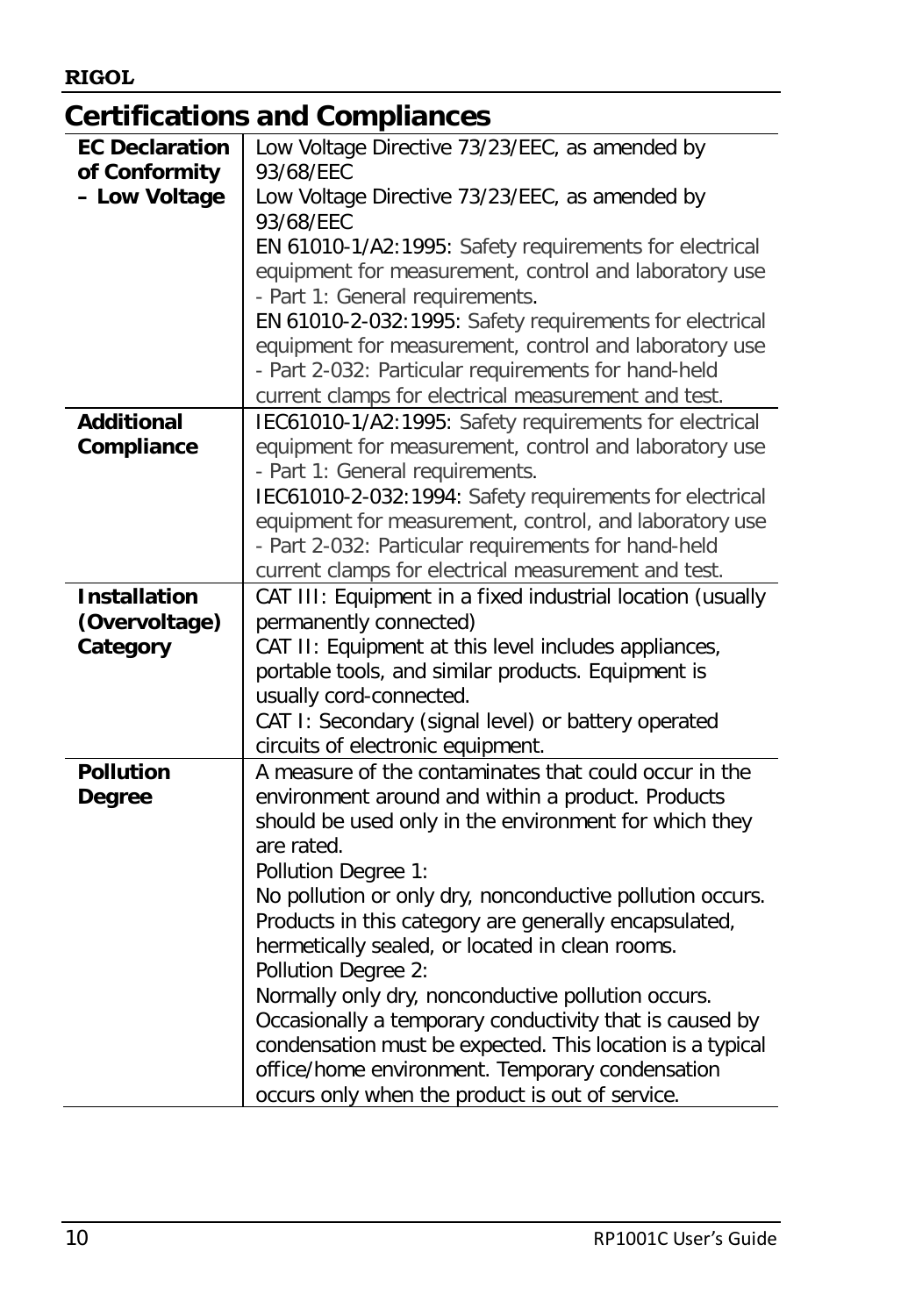# <span id="page-19-0"></span>**Accessories**



RP1001C

- 1 A Chinese&English User's Guide
- 2 A dual-BNC coaxial cable
- 3 A BNC-to-banana plug adapter
- 4 An AC power adapter that accords with the standard of the destination country



Chinese&English User's Guide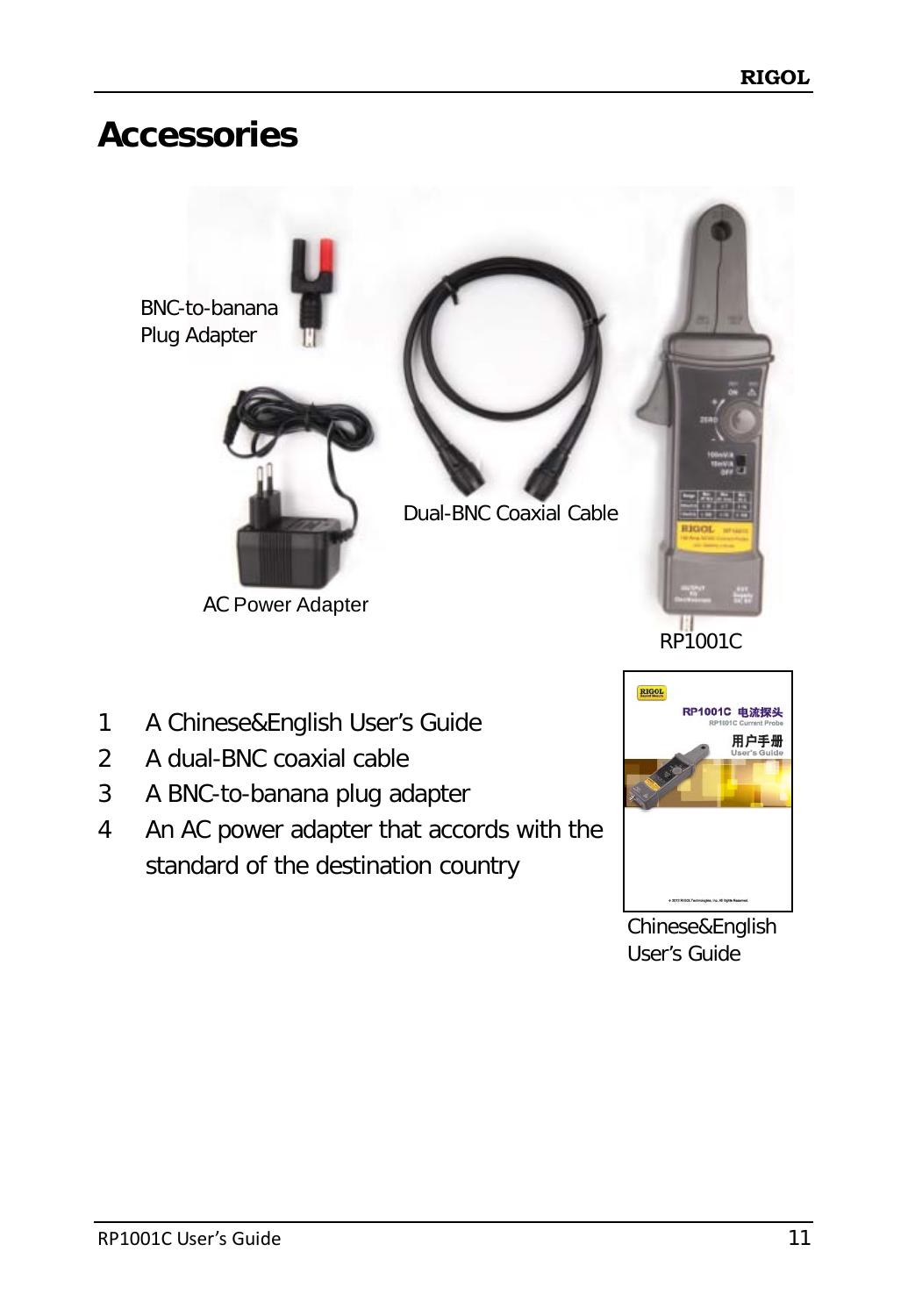# <span id="page-20-0"></span>**Appendix**



<span id="page-20-1"></span>**Appendix 1 Gain versus Frequency at 1 A Peak (Typical)**

Frequency (Hz)

<span id="page-20-2"></span>